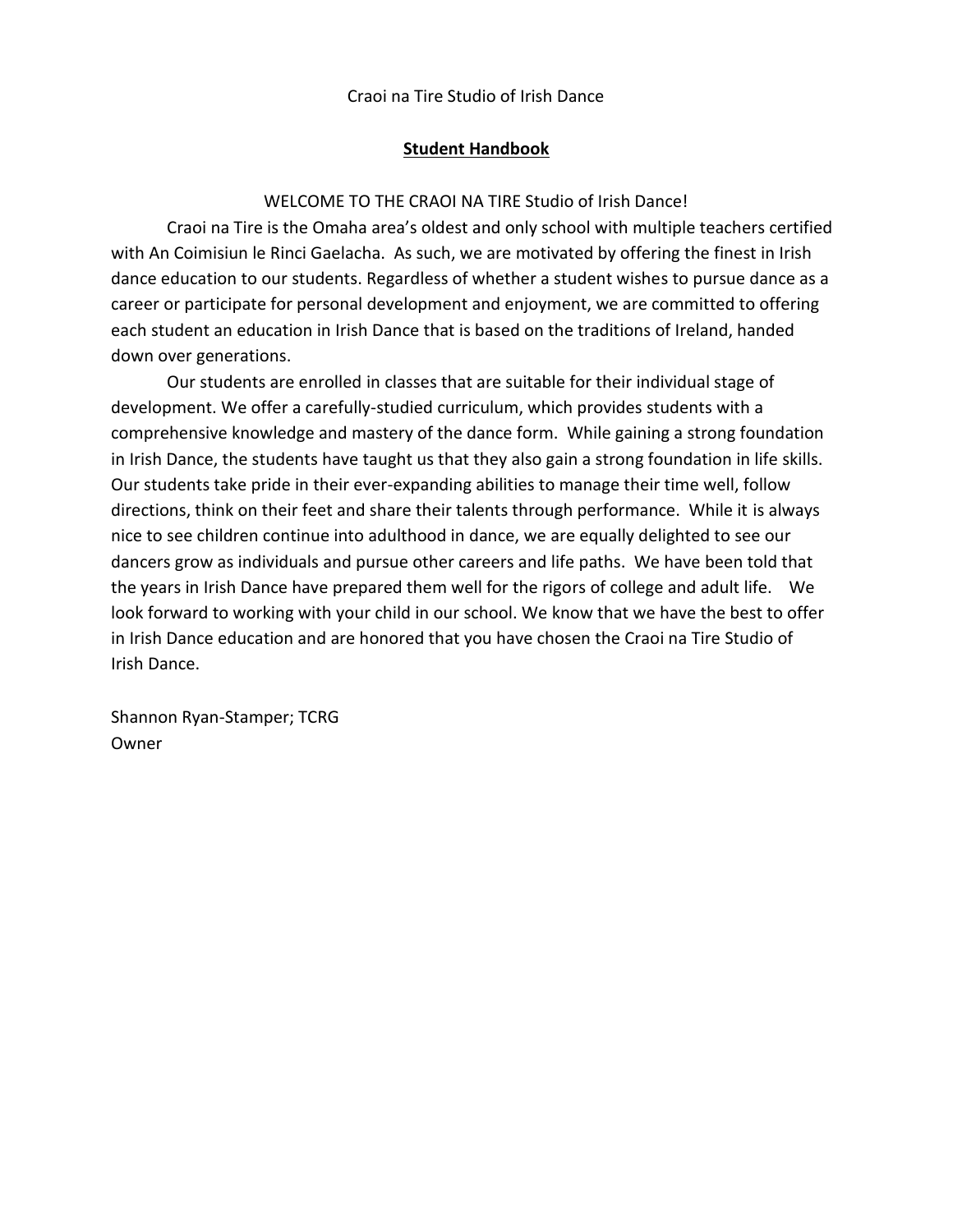#### **ENROLLMENT /WITHDRAWL PROCESS**

The enrollment period is understood to be for the entire school year August 1, 2021– August 1, 2022. Family registration fees cover this time period. Craoi na Tire accepts students ages  $3$ adult. All families must have a signed enrollment form with the waiver on file in order to participate. **No exceptions**.

As our program is a 10 month term and separate 2 month summer session, Dancers/Parents MUST notify the school **in writing** of their intent to withdraw from classes. Notification must be given 30 days prior to a tuition period. Example: A student sends notification of withdrawal on November 15<sup>th</sup>. They would still be held liable for tuition on December 1<sup>st</sup>, but would not be liable after that date. Example 2: A student provides notice of withdrawal on December 1st, they would not be liable for January tuition. Exception: Military orders or death of student or parent. Should a family not provide notice, billing will continue regardless of attendance.

### **TUITION REFUNDS & CREDIT**

Tuition and registration fees paid to the school are non-refundable. Tuition credits will be considered only in the cases of prolonged absence due to serious injury or illness substantiated by medical documentation. Accidents or illness lasting longer than three weeks will be eligible to apply for tuition reduction or suspension.

#### **REGISTRATION FEE**

Registration fee is \$75 per each **family** not dancer.

#### **TUITION PAYMENT PROCEDURE**

Tuition is paid on a monthly basis using Auto-Pay through your checking account or credit/debit card. This allows us to focus entirely on teaching dance and not running down people to collect money and also serves as a convenience for our customers. Payments will be processed on the first of each month, September through May. Auto-pay customers whose accounts are not approved on a specific pay period will be charged to a late fee of \$20.00. Payments not received by the 5<sup>th</sup> of the month will be subject to a \$20.00 late fee PER CHILD.

Families with multiple children will receive 50% off tuition for the third and subsequent child. The discount applies to the least expensive child registered for lessons and only applies to regular classes. Workshops, summer, special sessions and adults registered are not included. Returned check fee of \$30.00 will apply to all payments declined.

### **DANCE ATTIRE & GROOMING REQUIREMENTS**

Proper dance attire and grooming are necessary parts of any high quality dance training program. Craoi na Tire students are required to wear the following attire to class.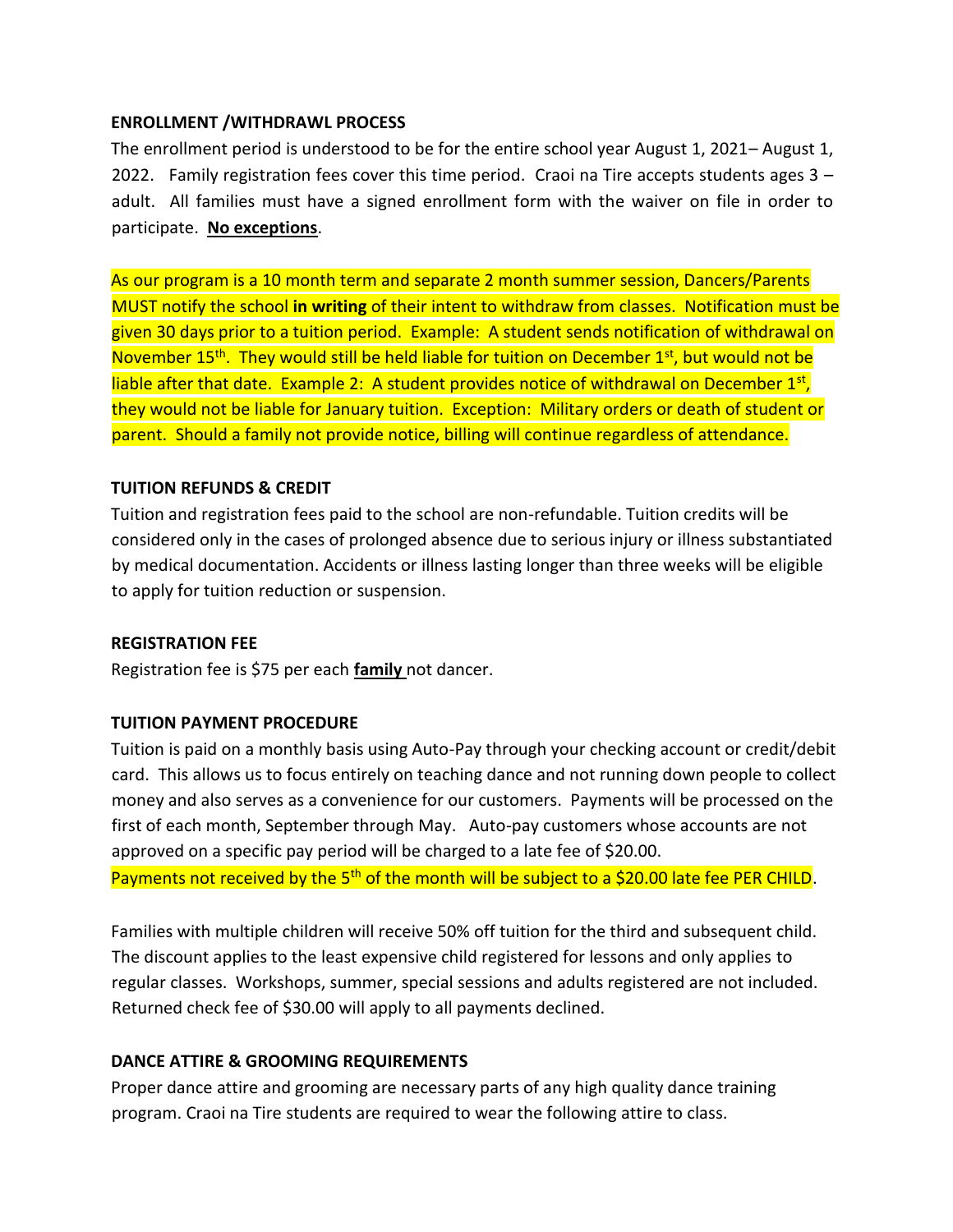# **Girls**

Black shorts or skorts or form-fitting black leggings.

White socks that come above the ankle, similar in length to Irish dance poodle socks or poodle socks (they don't wick sweat away as well as gym socks, however and may cause blisters long term).

Black Craoi na Tire T-shirts or solid, **PLAIN**, black t's. Long, short or sleeveless varieties are fine. Fitted shirts are preferred.

No jazz pants, tights without socks, dark socks etc. are allowed.

- · Appropriate dance shoes
- Leg warmers may be worn for warming up as well as sweatpants and hoodies etc. of any color or style.

# **Boys**

- Black shorts or Exercise pants
- Black Craoi na Tire T's or solid, **PLAIN**, black t's. Long, short or sleeveless styles are fine.
- White or black socks that come up above the ankle.
- · Appropriate dance shoes
- Sweat pants, hoodies etc. may be worn for warming up.

Dancers not in uniform or properly groomed may be asked to observe class.

# **GROOMING REQUIREMENTS**

Female students must be well-groomed with their hair pulled back from their faces in a ponytail, pig tails, or braids. Short hair may be managed with a headband or barrettes. Male students should also pull back hair if they wear a long style.

JEWELRY: Please leave expensive, distracting, trendy jewelry at home. Dangly earrings are not allowed as they could pull when dancing.

# **STUDIO RULES**

There is limited seating outside of our studio and we encourage parents to drop off and pick up their children after class. The waiting area is a shared space with other tenants in the building. Therefore, you must keep control and supervise any children in the waiting area so as not to disturb the business activities of our neighbors.

Please be on time when picking up your student as there is no supervision outside of the studio. Also, there are times after the last class of the day that we have had students not picked up on time. Please be mindful that the teaching staff may have commitments they need to get to and waiting with your child causes stress to the child as well as is unfair to the teaching staff. Should an emergency arise, please text the teacher to let us know.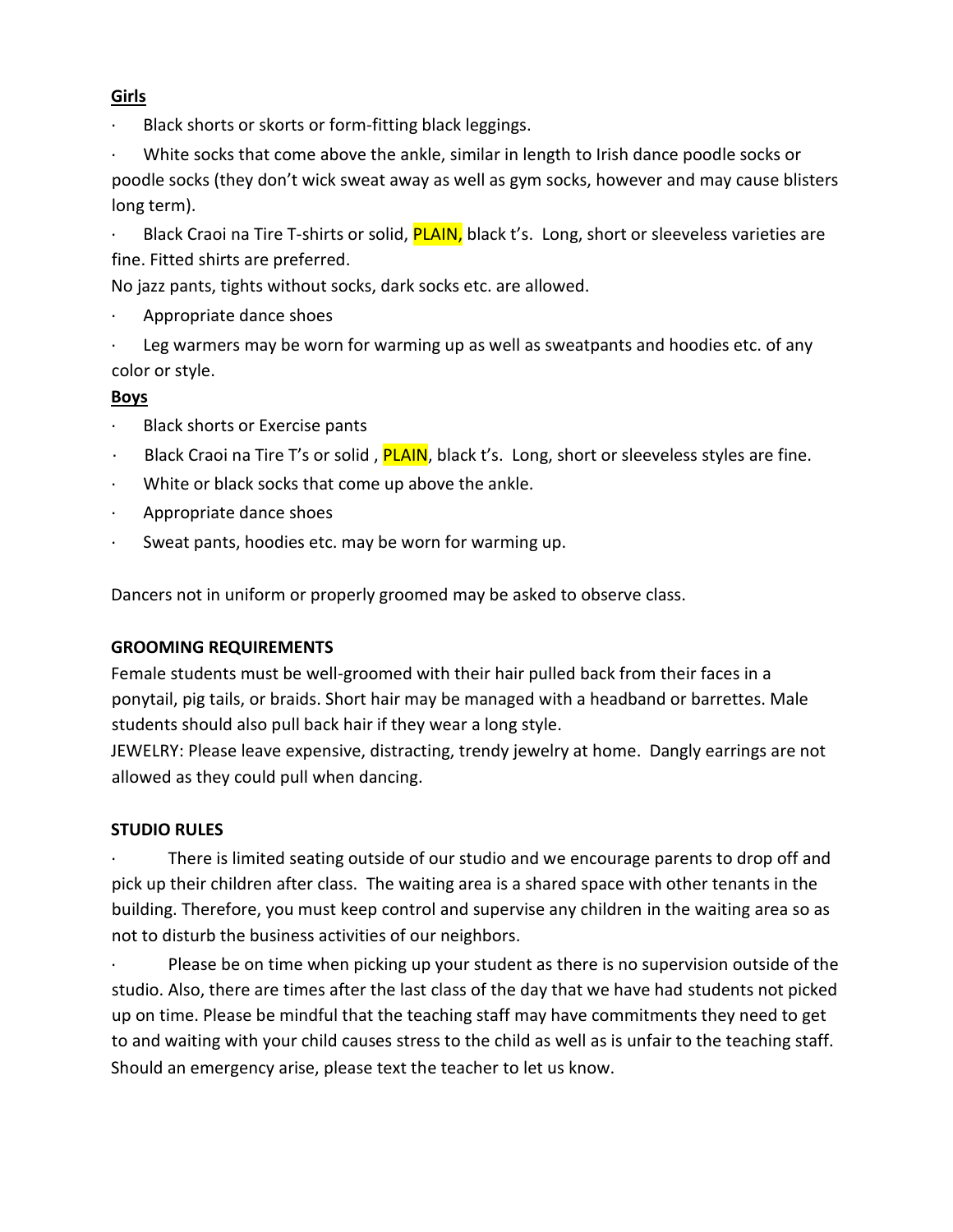· Students are expected to be quiet and to behave in a manner conducive to learning when in the classroom.

· All students are required to bring a notebook and pencil to class for making notes about corrections and writing down dances learned. These notebooks are vital to the students' progress.

· Please be quiet when entering or leaving the studio as several classes are going on at once.

Please try not to bring food and drink (other than a water bottle) to class. Parents you are fine to bring your morning coffee but please keep food items that can have crumbs (cookies, sprinkles, sugary donuts etc, crackers) outside of the building. If bringing treats for class, please bring into the studio as sweeping up is easier than trying to get frosting out of carpet.

# **STUDIO PROCEDURES**

Student enters the building, takes street shoes off in the hallway, and enters the studio.

- Place all belongings on the bleachers and get shoes on.
- Have all restroom needs completed, hair pulled back prior to class.

Go to the stretching area to begin your warm up/stretches.

· Do not interrupt current classes and be in the area ready to go until class is begun. Use the space in the hallway to prepare for class prior to entering-put dance shoes on, stretch, ect.

- Remain in the studio until class is dismissed.
- Pick up all trash and personal items and leave quietly.

# **CLASS POLICIES**

WE EXPECT OUR STUDENTS TO BE ON TIME FOR CLASS. In the event that a student is late, they should enter the classroom prepared to dance (in dance attire ONLY) and enter the class quietly. If the dancer is late and missed warm ups-they will be asked to complete a warm up on their own before joining class to ensure they do not pull a muscle.

· If a student for reasons beyond their control is unable to be dressed or groomed appropriately, he/she needs to speak to the instructor before class or they may be asked to observe.

· Students must remain in the studio at all times unless dismissed by the teacher. Should a student need to leave the studio, they **must** alert the teacher so that we know where all children are during class time.

Areas outside of the dance studio are off limits to dancers. This includes: Other rooms in the building, Teacher's office space, Small Dance studio when not in use, back of building and grounds.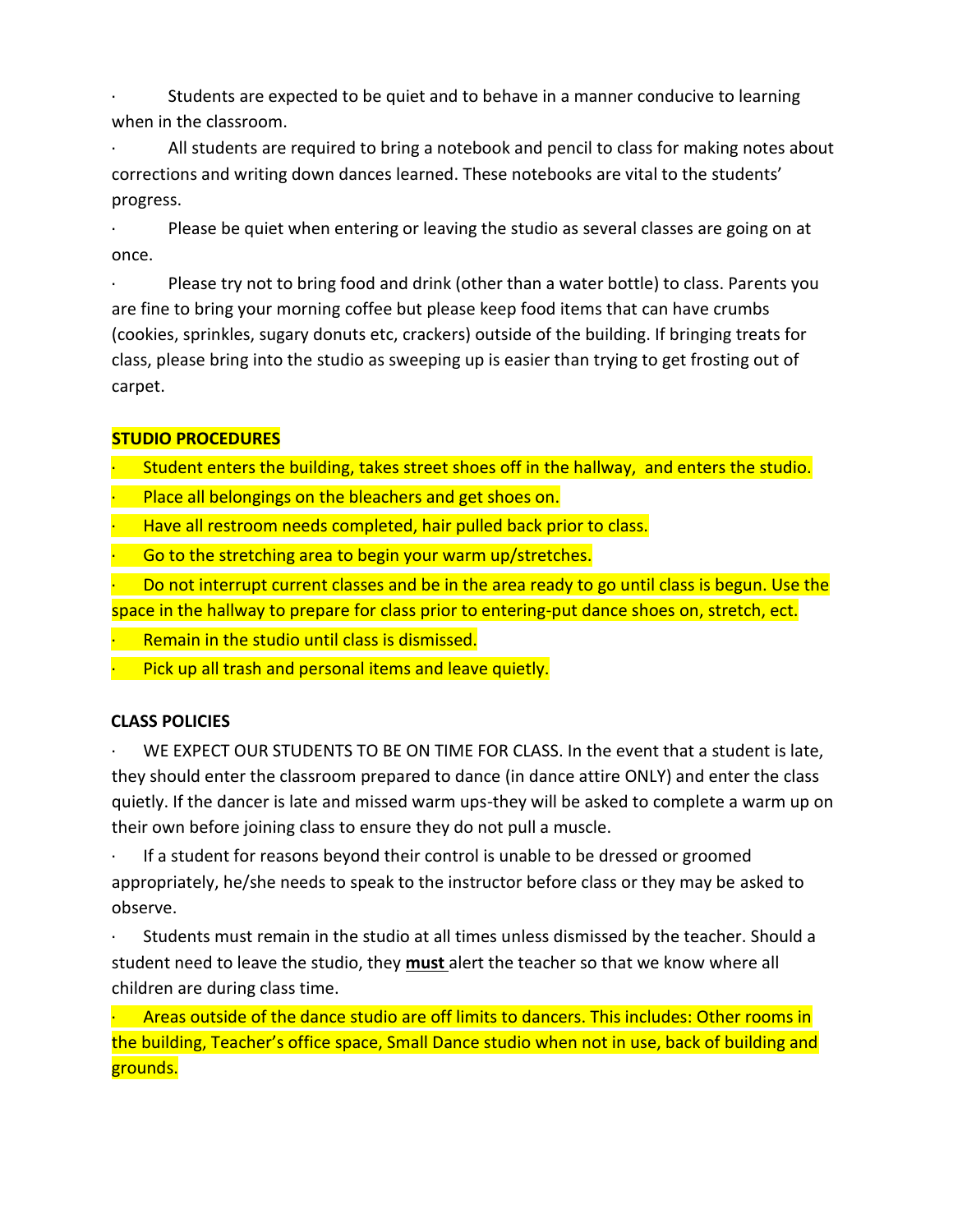We presume that children attending dance are healthy and fit to participate. If a student asks to sit out because of injury/illness, they will not be allowed to participate for the rest of the class until we can speak to the parent to assess the situation. This is a liability issue for us.

Dancers may bring a water bottle into the studio

In between classes is NOT an appropriate time to talk to your child's teacher about questions, concerns, or problems. The teachers need that time to either prepare for their next class or take a small break. If a parent wishes to talk to their child's teacher, they should call or email the teacher and discuss either that way or set an appointment for a conference. · Electronic equipment such as ipods, cellphones, video games etc. MUST be kept in the child's dance bag or (better yet) not brought to class. They are disruptive to the class and we cannot be responsible for items lost or damaged.

### **DISCIPLINE**

While this is something that rarely comes up, it is important to have specific expectations and consequences for in class behavior. Should children be having a difficult day with listening to their teacher the following policy will be enacted.

- First warning; Reminder to listen, stand in line etc.
- Second warning; 5 minute break sitting down by the mirrors.

· Third warning; child is finished with class for the day and taken to parents or will remain in the class observing. The child's parents will be notified of the issue.

Continuing issues; A conference will be held with the parents and teacher to decide on the best course of action which may include class changes or expulsion.

**Bullying:** Bullying is unwanted, aggressive behavior among school aged children that involves a real or perceived power imbalance. The behavior is repeated, or has the potential to be repeated, over time. This is something that sadly, we have had to address over the years. If we witness a situation of mean attitudes or bullying behavior, we will address the situation immediately and notify parents of the issue if necessary. If we are alerted to bullying behavior, we will request a conference with parents whose children are involved and try to remedy the situation. The perception of bullying or imbalanced power is oftentimes hard to see and can be very subjective. Good communication at home and at dance can usually catch these things early. We try to be aware of what may be going on, but it is impossible to see everything and hear every comment in and out of class. Please alert the teaching staff if you feel this is going on so we can address it.

# **GENERAL POLICIES**

### **STUDENT CLASS ASSIGNMENTS AND PROMOTIONS**

The Craoi na Tire Studio of Irish Dance offers classes on a multi-level system with students progressing from one level to the next at their own individual pace. The average stay varies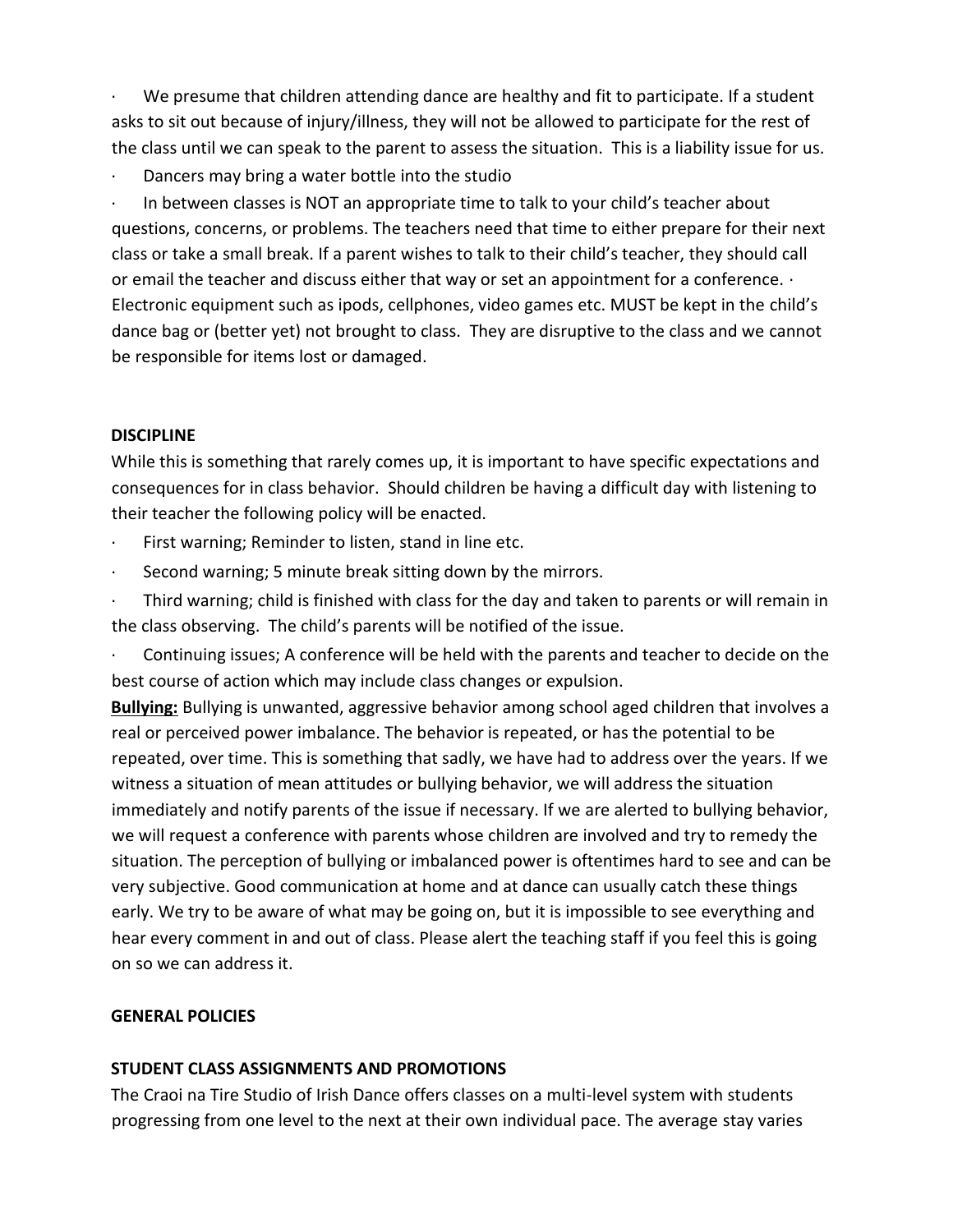between students, with no set expectation of time in each level. The amount of time the student comes to class, competes and, most importantly, practices will determine the speed at which they move through the levels. Students are placed in the course of study that best suits their training needs, with age being a secondary consideration. While we realize that a big aspect of dance is the social outlet it gives, carpools, siblings, friendships or feuds are not reasons for changing class placements. We use the following factors to determine class placement; Feis level, teacher discretion and age. Dancers will not move up classes during the year. Any changes to class placement must be made by November 1st. The only exception is teacher discretion. For dancers moving from Prizewinner to PC, they must know their three steps before moving up. Shannon will let the dancer/family know when that change can be made.

After having consulted with one another, the faculty may determine at any time during the school year that a student may require some adjustment in her/his course work. In this event the parent will be advised of the adjustment and a change of schedule will be implemented if possible.

# **Class Pre-requisites**

**Wee Ones:** Pre-School Ages: 3-5 Pre-Requisite: None Recommended taking once a week

**Killarney/ Beginner 1/Continuing Dancers not yet doing Hard Shoe** Age: 5-12 Pre-requisite: None Recommended taking at least once a week twice if wanting more lessons.

### **Beginner Hard Shoe**

Age: 5-12 Pre-requisite: Has to be enrolled in a soft shoe class as well Recommended taking once a week twice if wanting more lessons.

# **Dublin : Advanced Beginner/Novice**

Ages: Multi Pre-Requisite: Proficiency in Reel, Slip Jig, Jig, Some hard shoe experience. Competes at Beginner 2 - Novice levels Recommended taking classes at least twice a week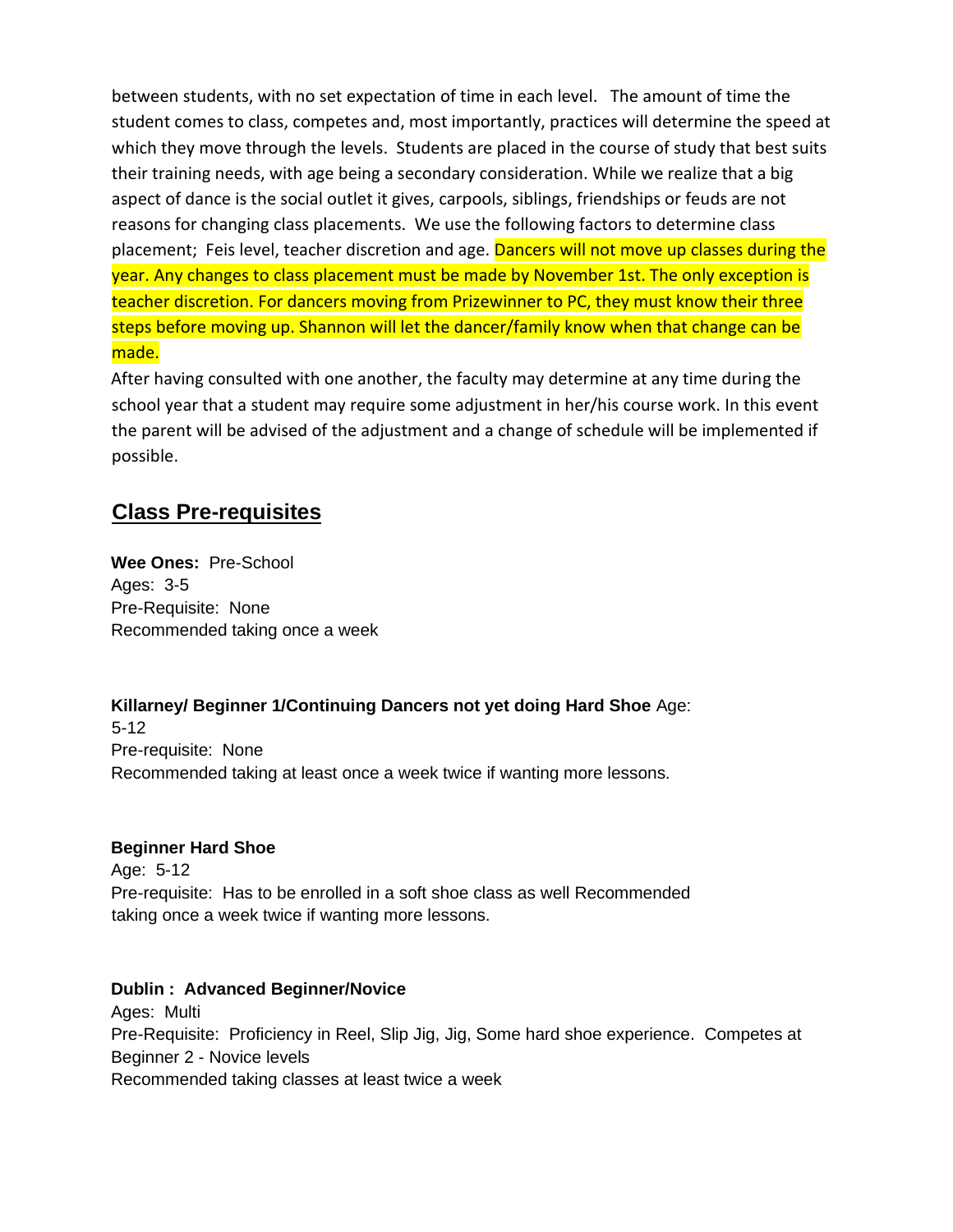### **Derry: Novice/OPW**

Ages: Multi Pre-Requisite: Proficiency in Reel, Slip Jig, Jig, Fast Treble Jig, and Fast Hornpipe. Competes at the Novice or OPW level in all dances. Knows at least 1 slow hardshoe Recommended taking classes at least twice a week

### **Donegal: Open Prize Winner**

Ages: Multi Pre-Requisite: Proficiency in Reel, Slip Jig, Jig, Fast Treble Jig, and Fast Hornpipe. Competes at OPW in ALL dances with goal to get into PC. Recommended taking classes at least twice a week

### **Belfast: Preliminary Championship**

Ages: Multi Pre-Requisites: Must be competing at the PC level Recommended taking classes at least twice a week

# **Galway: Open Championship**

Ages: Multi Pre-Requisites: Must be competing at the OC level Recommended taking classes at least twice a week

### **MAKING UP MISSED CLASSES**

Should Craoi na Tire have to cancel a class for any reason other than an act of God (snow etc.), then that class will either be made up or a credit will be issued for the following month. All other missed classes by the student are non-refundable. If there is an extended absence or special circumstance that requires the dancer to miss classes, please speak to Shannon about trying to find an alternative class or time. Each class and level is specific to the students in those classes, as well as have specific teacher:student ratios which makes offering make up lessons challenging. In the event that a student misses class, the student is then responsible for approaching the teacher to catch up on what they missed.

### **SNOW / WEATHER CLOSINGS**

Craoi na Tire will generally follow the snow closing plan of the Omaha Public Schools. However, sometimes storms kick up late. In the event of a late storm that will impact the safety of our teachers and students, classes may be cancelled. We will post on Facebook, Instagram, send a group email, and group text message to notify parents. On days where the weather looks iffy, please check the web site or these other social media to make sure class is on. We will also send a group text to the number you provide on the registration form to let you know if there is a cancellation. There are no refunds or makeups for snow days.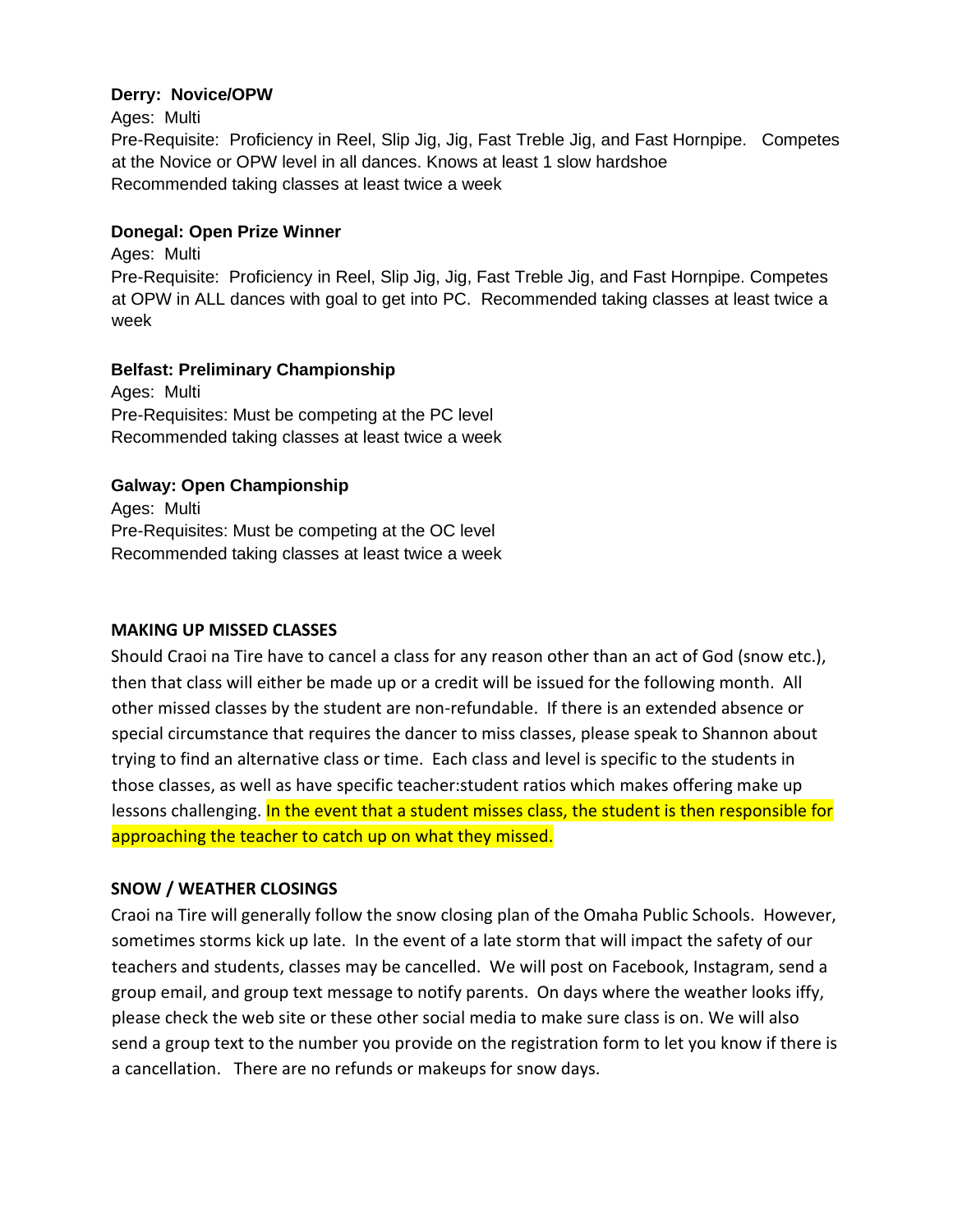### **ILLNESSES**

If you are sick and unable to attend class, please email your instructor if possible so that they aren't looking for the child. Children who have contagious diseases such as pink eye, chicken pox or any kind of flu should not be sent to class or rehearsals, even and especially if a competition, parade, show is the following day.

### **COSTUMES**

Costumes are not required to be a member in any level at Craoi na Tire and to participate in the St. Patrick's Day Parade. However, in order to do performances and compete, you will need to have a proper costume.

Boys

- · Black dress pants
- · Black socks
- **Black belt**
- **Black Dress Shirt**
- Lime green or purple solid tie

When all dances, competitively are in the novice level, and the dancer has placed  $1^{st}$ -3<sup>rd</sup> in a qualifying competition (at least 5 dancers in those competitions) in novice in reel, treble jig and hornpipe, a Solo vest may be purchased with the approval of Shannon. Design, style and seamstress must be approved.

# Girls

- School Jumper
- o Worn with the white long-sleeved t-neck leotard and Lavender bow.
- White poodle socks
- § Appropriate for the Beginner Novice level for 11 and under
- School Dress
- $\circ$  Green/Black dress worn with black leotard, Lavender bow  $\circ$  Appropriate for Beginner – OPW level in any age.
- Solo Dress
- o Dress individually designed for the dancer bought either used or new.
- · **Must have teacher approval to order or purchase/wear**

· Must be in Novice or above level in Reel, Slip Jig, Treble Jig and Hornpipe (not just one dance) and have placed in all four dances,  $1<sup>st</sup> - 3<sup>rd</sup>$  in a qualifying competition in novice (minimum of 5 dancers in the competition).

All female dancers **must** wear a full wig to compete. Bun wigs can be worn with teacher approval **ONLY**. Also, blinged socks, buckles, or extra headwear must be approved by a teacher.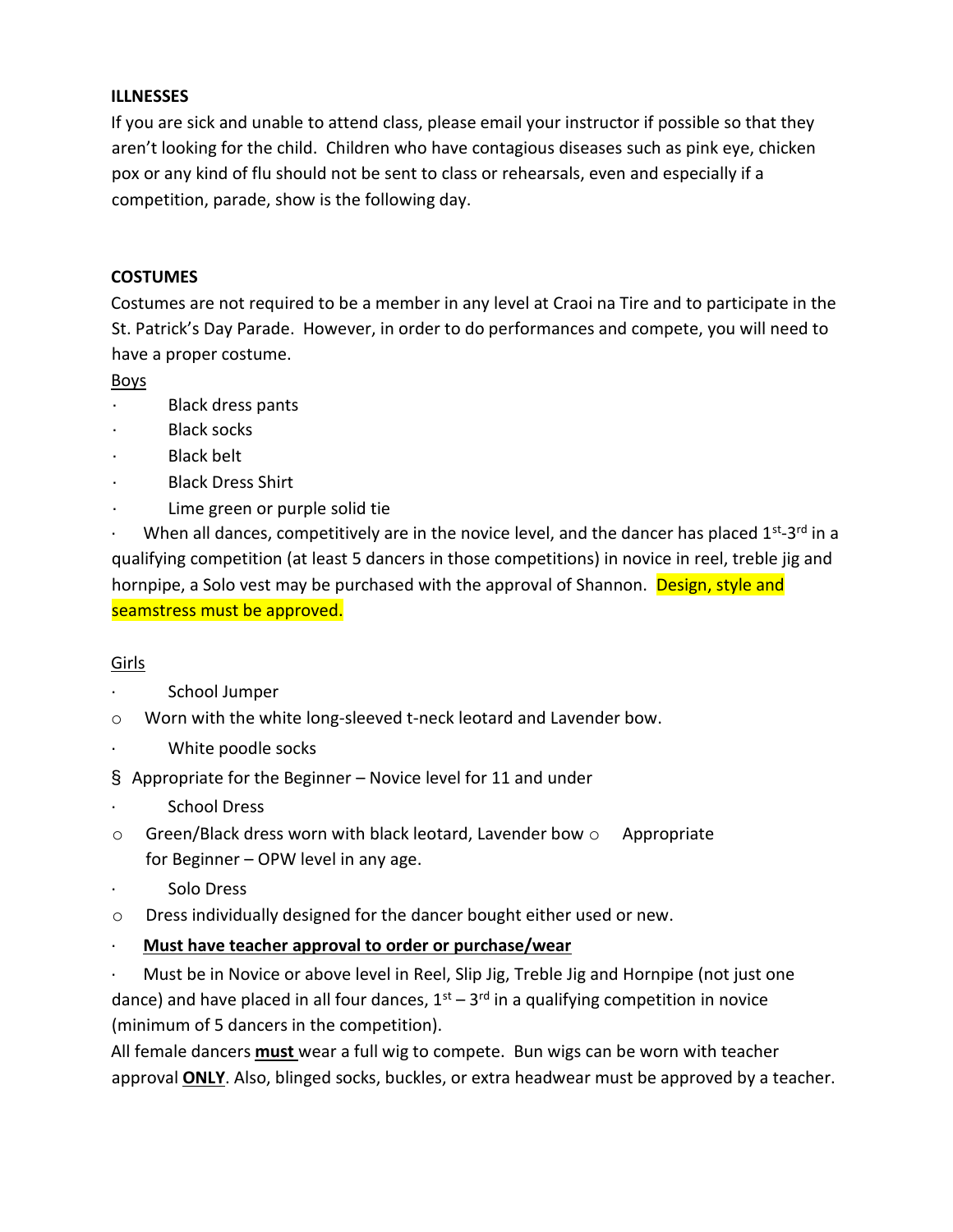See the links on our web page for approved vendors and styles. There is a specific way to wear the wig and bun. Please make sure that you are familiar with the proper wearing of either style.

· A note about solo costumes: we have had great costumes and not so great costumes represent our school on stage. Please do not order a dress or design a dress without approval as it will not help your child competitively to be in a dress that is not appropriate for their level in style or fit. We have been doing this for a long time and styles and colors you might not consider for a dress look very different on stage. We have the dancer's best interest at heart and hate to tell an excited child that they can't wear the dress that they found and bought. Please try to avoid this with communication throughout the process of buying that new dress.

### **COMPETITION**

A big element of Irish dance in schools who are part of an Coimisiun le Rinci Gaelacha (The Irish Dance commission in Dublin, Ireland) is competition. A feis (pronounced, fesh) is a competition that is mostly local (although for us, it means travel) and has all levels offered for all ages. They are fun and great ways to see all the work your dancer has been doing. The North American Feis Commission posts the schedule of feiseanna (plural of feis) on an annual basis for you to choose from. As a school, we try to go to a couple each year that aren't too far. But, dancers are encouraged to compete as much as possible if that aligns with their goals.

In order to compete in a feis, a dancer needs to know two steps of each dance. They can select which dances to compete in. We are requiring that we approve dancers for feiseanna by dance. This will ensure that your dancer is ready for each dance selected and have the best chance for a happy outcome. While we offer a comprehensive program for both students who are more recreational as well as ultra-competitive, it is our desire to steer the child into the best classes for their commitment level. In order to be competitive as you move through the ranks, it is recommended to attend one feis per month as well as attend class at least two times per week (core class). At home practice is absolutely essential for improvement.

Above the local level, we compete in the Regional Championships (Oireachtas) and North American championships. These are qualifiers for the World championships which are held each year. Dancers must qualify for all of these types of events and it is only the top dancers at each school who compete at this level.

· Championship Students: It is expected that if you wish to compete at the regional/national level, you must attend at least 3 competitions leading up to the major.

### **PRACTICE**

At home practice is the key element to achieving success in this art form. This practice includes parental involvement as most children need the supervision and feedback. We provide feedback at each class on what the child should be working on. We encourage students to bring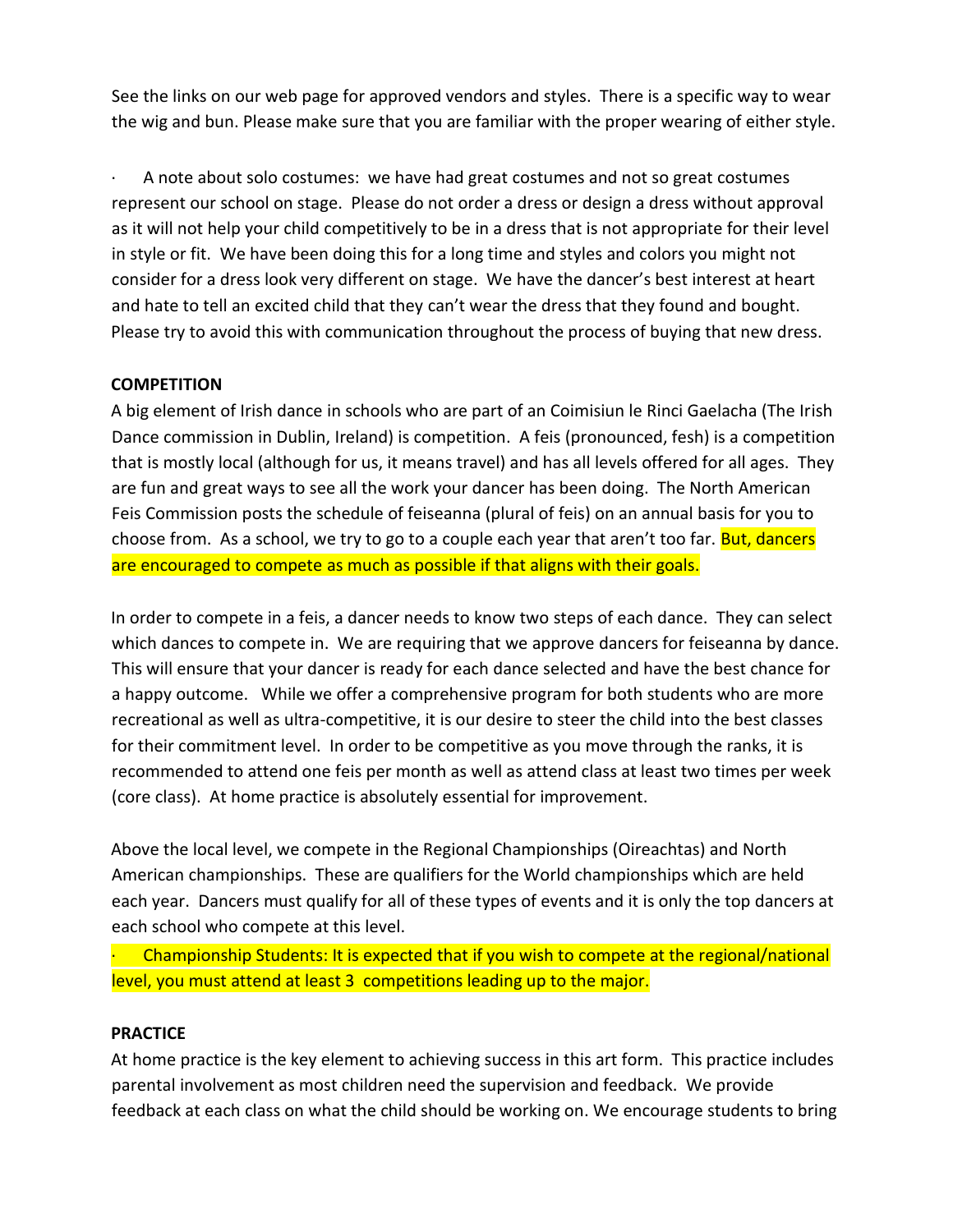a notebook to class and write their comments down for each class at the end of class. Without this practice, the improvement will be very little for most children. Like any skill, repetition is the key. We recommend that each student have a place to practice (a 4 x 8 sheet of plywood that you can slide under their bed when finished is enough space for at home practice) and a full-length mirror. Practice must be in the dance shoes and in their practice space to get the most from the time.

#### **PERFORMANCE**

Performance is a large part of Irish dance, and not just on St. Patrick's Day. While that is our busy season, we perform throughout the year at various functions. All dancers are invited to participate in the St. Patrick's Day parade and most dancers will also perform at the various shows as well. As long as dancers have full costumes, wigs and shoes and know their dances, they will be invited to perform. **\*First year dancers will only dance in the parade and at the** Pancake Breakfast to alleviate some of the chaos of their first season.

#### **PRIVATE LESSONS**

Teachers and drillers are available for private lessons should you feel the need. Privates are recommended for those students who may have a new skill that one on one time could benefit or who may have missed class. Those going to a competition shortly can also benefit from the extra time. A private however is not a miracle hour, nor is it a replacement for the core class. Dancers MAY NOT learn new material during a private lesson. If a dancer tries to compete in a dance not taught to them in class by a CNT teacher, their registration will be pulled. Cost of privates is as follows

Shannon;  $\circ$  \$50.00/hour 1:1  $\circ$ Semi-private: \$30.00 per person per hour  $\circ$ 3 children; \$25.00 per person per hour.

Assistant Teachers (Natalie, Maria) o \$35.00/hour  $1:1 \circ$  Semi-private; \$20.00/hour /child o 3 children; \$15.00/hour/child

These are the approved staff that are authorized to do private lessons. There are some senior dancers who could also help younger dancers. Speak to your child's teacher for guidance.

\*All private lessons must be communicated with Shannon for approval and direction.